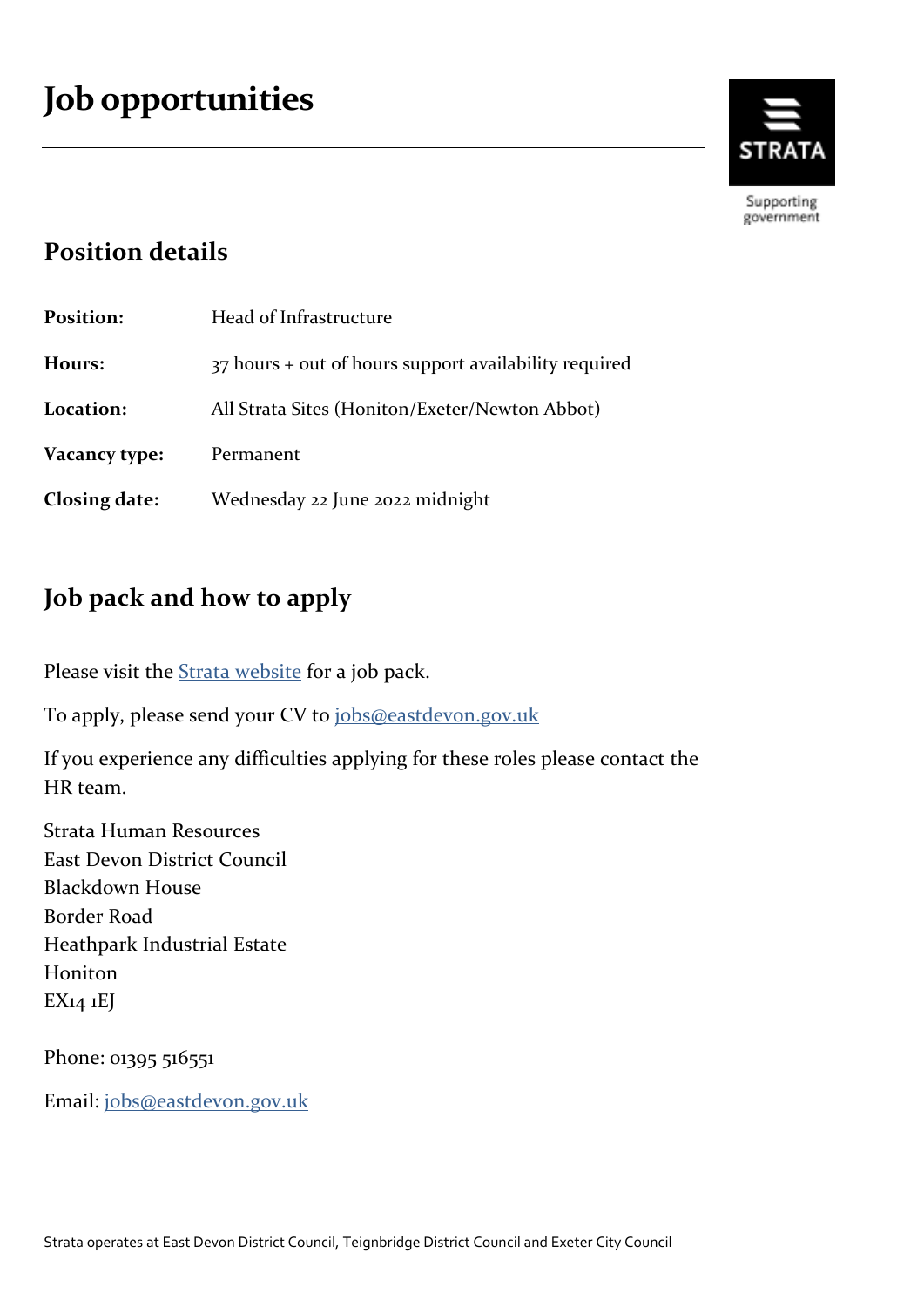#### **Head of Infrastructure**

#### **Exeter/Newton Abbot/Honiton**

#### **£45,648 - £48,717 per annum**

#### **37 hours per week**

#### **Full Time & Permanent**

#### **About Strata**

Strata provides IT services to three Councils, but it is a separate company owned by the public sector, based in Exeter, along with offices in Newton Abbot and Honiton.

Strata is at a stage where more investment is needed in IT and needs additional talented and ambitious staff to develop the technology estate to one which is much more Cloud and 'Digital' in focus and delivery. We are looking for that person to help deliver those goals in leading the Infrastructure team. Through our public sector ownership all employees benefit from access to the Local Government Pension Scheme.

#### **About the role**

The role of Head of Infrastructure is one that is key to delivering on the Digital transformations of our three clients. It is a time of great technology transformation and great change for the councils in how they deliver their services. We need someone that can embrace the challenge of managing both BAU IT services and still delivering cost effective and transformational technology solutions which really help the Citizens of the three Councils.

This will suit you if are looking for a role which will not only test and challenge you from a technology perspective but will deliver huge reward and satisfaction knowing your work will help to serve the citizens in the local community. If you are keen to develop and grow your management skills and manage a team of dedicated technical staff, then please get in touch.

The role will require a strategic thinker who can also manage the tactical as it happens to minimise incidents and maximise quality and availability of services. The team encompasses the Network, Telephony, Server and Storage aspects of infrastructure and has a large VDI environment. We have a WAN with circa 90 sites interconnected to our two data centres and several server suites.

There will be an element of out of hours support availability required and out of hours working when significant upgrades are performed but nothing one would not expect for a role such as this.

Onsite attendance will be required at Strata's three sites (Exeter, Newton Abbot & Honiton) and some homeworking will also be possible.

#### **About you**

Ideally, we are looking for an experienced infrastructure manager, but we are always keen to develop staff and if you think you have relevant significant experience in IT and team leadership and want to grow then perhaps this is the role for you to do just that. If you have public sector or a mix of public and private sector experience, then we would like to hear from you.

A driving licence and your own transport is essential (although reasonable adjustments may be possible) as you will be required to travel regularly to all Strata sites.

#### **Apply**

To apply, please send your CV to jobs@eastdevon.gov.uk

For an informal discussion about the position please contact Mark Davies, Director of IT & Digital Transformation on 01392 265800 or email mark.davies@strata.solutions For a job description please visit http://strata.solutions/, or alternatively, if you do not have internet access call 01395 517553.

**Closing date:** 22nd June 2022 **Interviews will be held** early July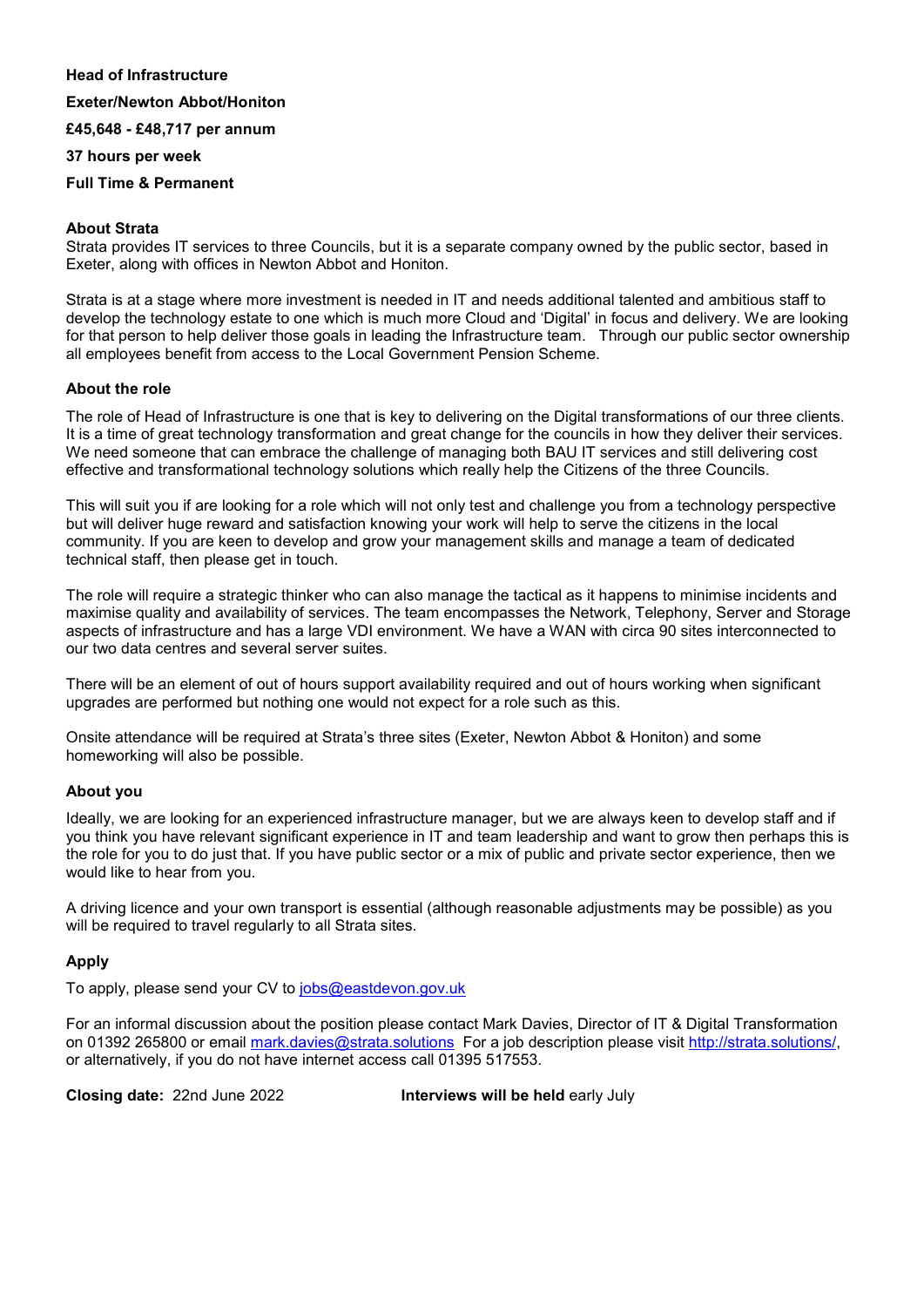# **JOB DESCRIPTION and PERSON SPECIFICATION**



**Post title:** Head of Infrastructure

Supporting government

This document is intended to cover the range of principal duties and areas of work relating to the post. It is the intention to ensure that you are aware of the actual and the potential range, level of duties, responsibilities and areas of operation which may be required. In addition, you may be required to perform other relevant activities commensurate with the grading of this post.

| Grade 9                |
|------------------------|
| <b>IT Director</b>     |
| Up to 8 direct reports |
|                        |

**Strata purpose:** 

Provide Strata's customers with strategic IT leadership and professional, resilient and cost effective IT services to help them meet their corporate objectives.

## **Job purpose:**

Design, implement and manage a cost effective, resilient and secure ICT infrastructure to meet the needs of Strata's customers. This in particular needs to make the most effective use of the Public Cloud and the Private Cloud offered through the Strata data centres and all the network connectivity both local area and wide area, to all end user devices whether fixed, mobile or remote.

Design, implement, manage and keep under review a, resilient, modern, cost effective telephony platform to meet the needs of Strata's customers.

The scope of this role includes primary accountability for the data centres and their server, storage and networking infrastructure, the management of Public Cloud service and monitoring, control and provisioning of services within, and all network both WAN and LAN up to the supplier edge equipment. The local investment has been estimated at a value in excess of £2,000 000.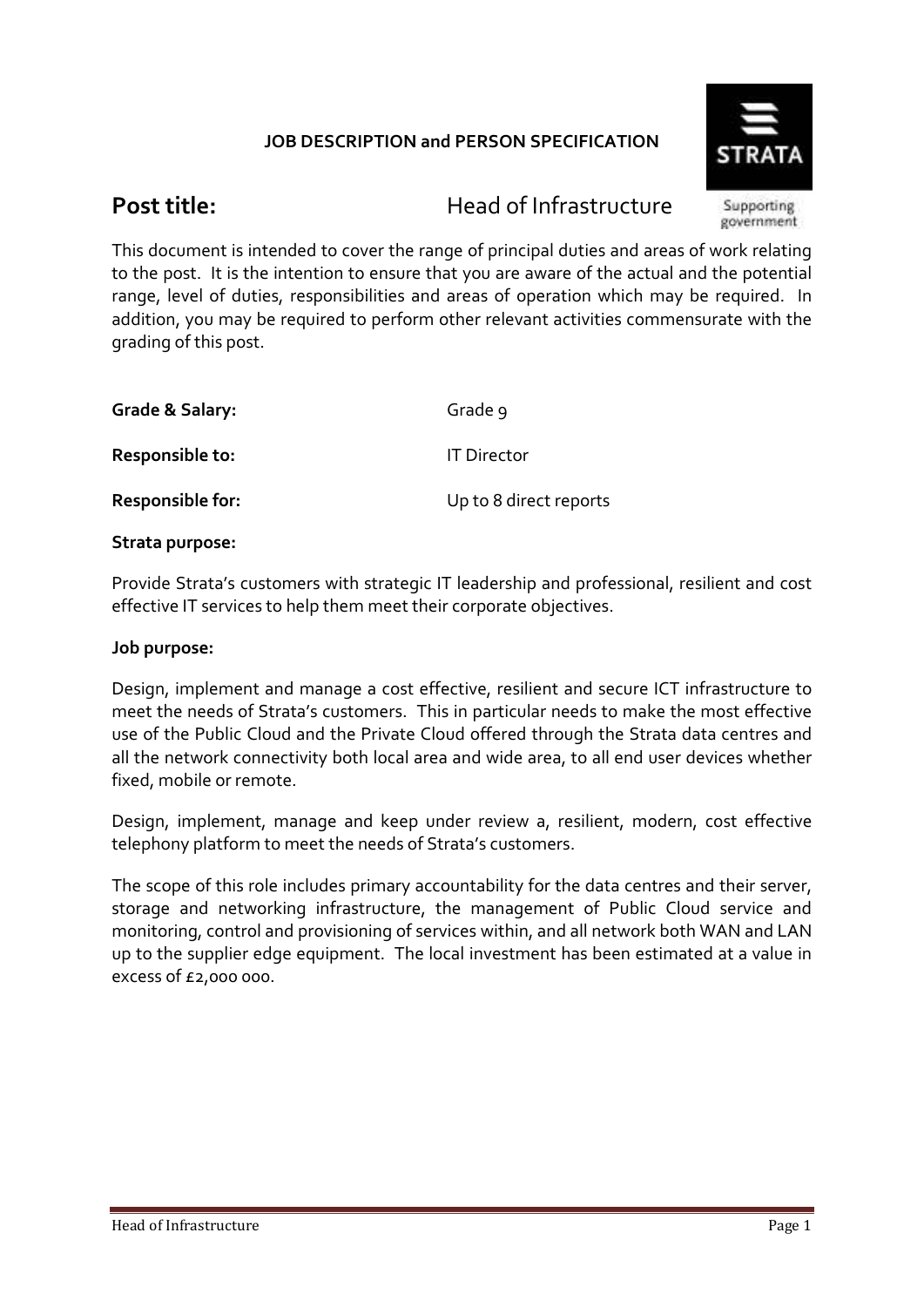## **Core accountabilities:**

- 1. Design, implement and manage a cost effective, resilient and secure ICT environment to meet the needs of Strata's customers. This environment covers the existing two data centres, Private and Public Cloud, the MPLS network which links all the sites together, the services to support the end user devices.
- 2. Support the Director of IT and Digital Transformation in defining the ICT Strategy to deliver against the Digital Strategy outcomes of the three authorities.
- 3. Analyse current Infrastructure delivery model and identify areas where improvements could be made.
- 4. Identify and mitigate risk within the existing Infrastructure environment.
- 5. Deliver and maintain a complete ICT infrastructure that meets the need of Strata's customers in all respects and complies effectively with Public Secure Network (PSN) Code of Connection requirements. The delivery of the Infrastructure service must incorporate the required security products and configuration as determined in conjunction with the Security and Compliance Team.
- 6. Oversee the delivery of the  $2^{nd}$  Tier of the Strata Out of Hours service (the  $1^{st}$  Tier is delivered by the Strata Support team). Manage and potentially contribute to the on-call rota for the OOH 2<sup>nd</sup> Tier.
- 7. Specify, procure and manage the contracts required to deliver a cost effective, resilient, secure IT infrastructure and support service, this will include the management of support contracts with VMWare, Dell, VirginMedia,etc, to name a few.
- 8. Manage complex projects for the implementation and management of the Strata infrastructure such as building fit outs.
- 9. Be part of or lead multi-disciplinary and corporate teams as needed to identify and make improvements to Strata service delivery and performance, using a continual service delivery methodology.
- 10. Work in close co-operation with all teams within Strata to ensure delivery of the Infrastructure to support the customers' holistic IT requirements.
- 11. Measure performance of the team and the infrastructure and, through formal analysis, implement changes that enable continuous improvement.
- 12. Develop, document and keep current a comprehensive set of operating processes for the team and provide input to the Strata Business Continuity Plan
- 13. Develop and maintain good communication and relationship with customers, through attendance at each authorities IT Requirement Board meetings
- 14. Regularly attend the Joint Executive Board and Joint Scrutiny Committee meetings
- 15. Attend quarterly Strata Board meetings and provide updates on projects, roadmap and staffing
- 16. Ensure an up to date awareness of latest IT technology, issues, risks and how this relates and could be relevant for Strata and its customers.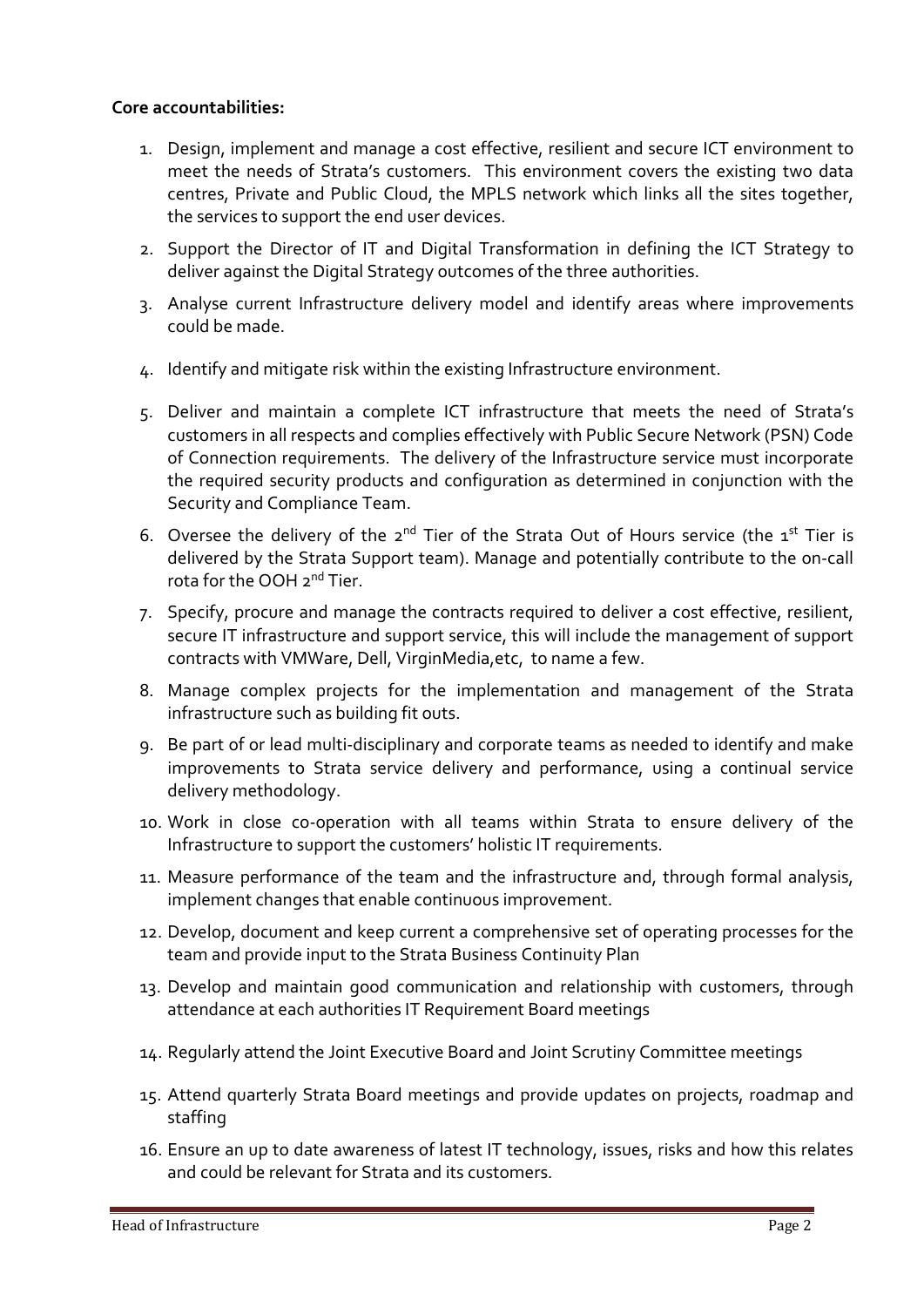- 17. Provide effective leadership and strong performance management of the team. Be accountable for staff related matters within the team by ensuring that Human Resource policies are implemented appropriately including performance management, learning and development, absence, discipline and grievance issues.
- 18. Encourage a systems thinking and learning culture and positively manage the training and development of staff within the Infrastructure Team to help make Strata the IT company of choice for local IT professionals.
- 19. Manage the financial monitoring and performance of budgets and resources effectively and in accordance with Strata's policies. Ensure that the service operates within agreed financial criteria and achieves best value in procurement and tender exercises.
- 20. Produce an annual budget for the Infrastructure team, to cover both staff costs and supplies and services costs.
- 21. Support Strata's and its customers' approach to equalities and diversity ensuring that services and policies identify, address and promote the needs of the diverse communities.. This includes the need for safety of children and other vulnerable people.
- 22. Take personal responsibility for the relevant aspects of Strata's Health and Safety Policy and also Strata staff compliance with all customer policies when on their sites.
- 23. Ensure own, staff and customer awareness and compliance with Strata policies.
- 24. Evaluate and assist in managing risk across the delivery spectrum of Strata.
- 25. Produce an Infrastructure team monthly report for inclusion in the Strata Monthly Performance report
- 26. Provide approvals for the Change Advisory Board (CAB) as and when request
- 27. Provide and ensure all changes to the infrastructure are documented appropriately and review existing infrastructure documentation and ensure it is updated and kept so.
- 28. Act as a point of escalation within the Strata Customer Service Plan
- 29. Lead Major Incident teams in the event of a significant failure of the Infrastructure
- 30. Understand and be able to articulate product and service roadmaps from infrastructure partners / providers
- 31. Maintain excellent relations with key Infrastructure support partners
- 32. In the event of a major incident lead on the creation of an Reason For Outage report
- 33. Lead the team to evaluate and innovate on how emerging Infrastructure technology can assist and improve the service that the authorities delivers to customers.
- 34. Ensure an accurate inventory of all asset data is kept live in the CMDB (Configuration Management Database) and current for the areas of responsibility of the team.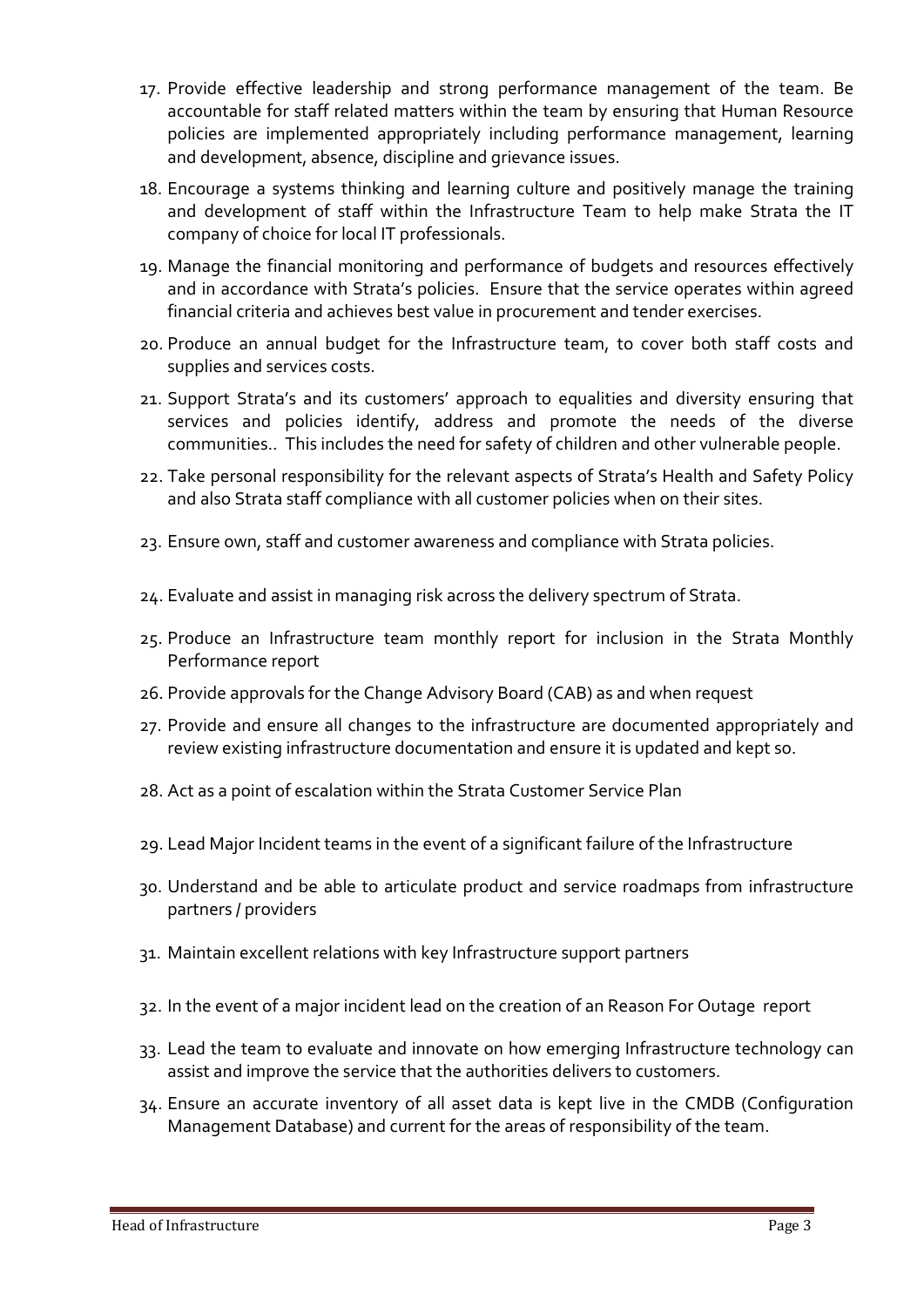- 35. Develop and maintain good communication and relationship with all Strata customers and suppliers in conjunction with the Supplier Manager.
- 36. Undertake and attend relevant training courses, industry information events, and build and use relationships with other authorities and IT partners.
- 37. Develop and deliver a proactive system monitoring capability, ensuring key infrastructure is monitored 24/7/365.
- 38. Provide regular input to the updating of the Customer Service Plan to ensure it is accurate and correctly reflects the service which Strata delivers.
- 39. Assess Strata's readiness for the migration to the Cloud of relevant applications and / or Infrastructure. Understand and be able to articulate the business benefits, risks and financial implications of the migration to Cloud based solutions.
- 40. Ensure that the skills of the Infrastructure Team are kept current and reflective of strategy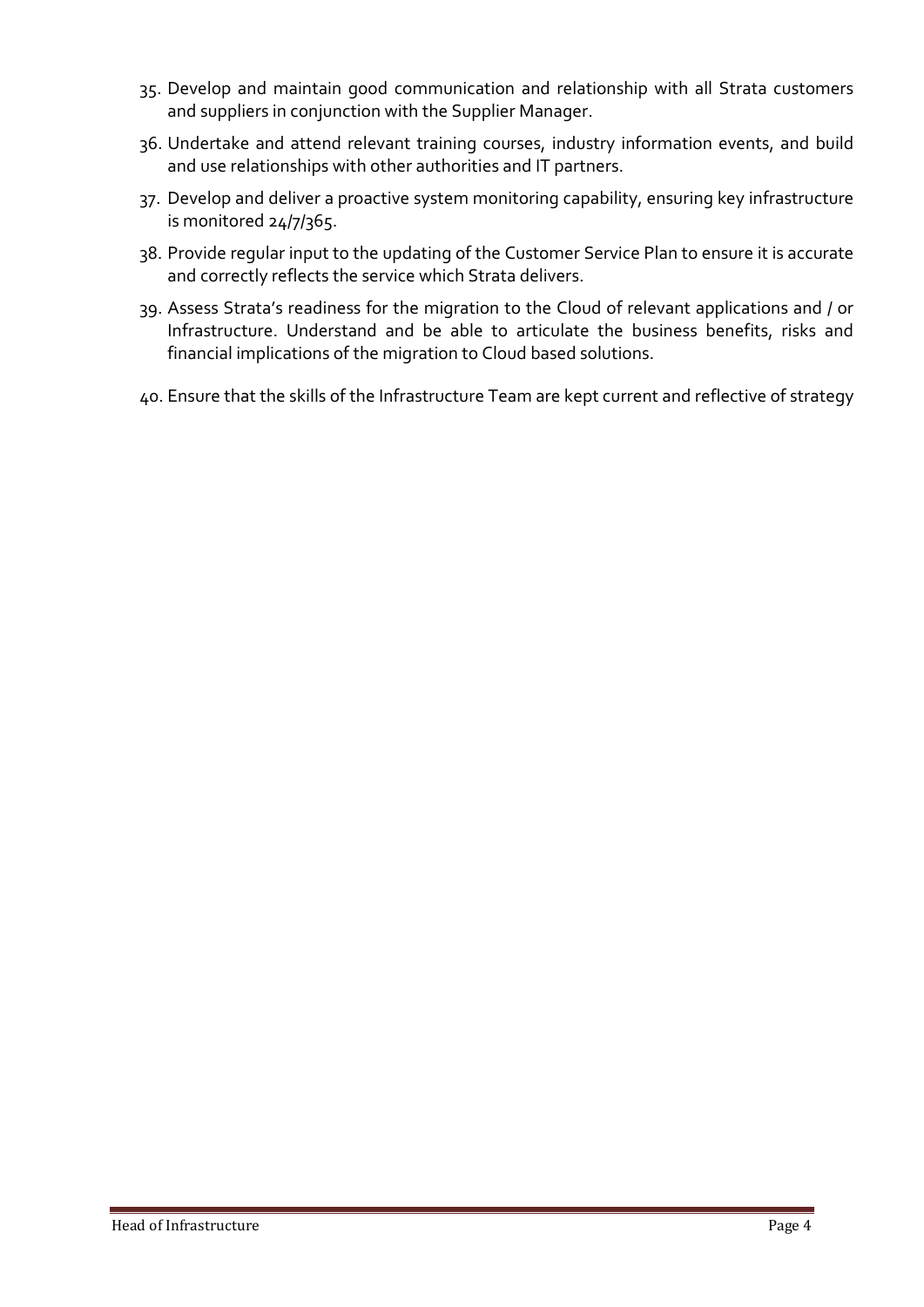# **PERSON SPECIFICATION – Head of Infrastructure**

| Category                    | Requirements                                                                                                                                                                                                                                                                                                                   | Essential/D<br>esirable | Method of<br>Assessment |
|-----------------------------|--------------------------------------------------------------------------------------------------------------------------------------------------------------------------------------------------------------------------------------------------------------------------------------------------------------------------------|-------------------------|-------------------------|
|                             |                                                                                                                                                                                                                                                                                                                                | (E/D)                   |                         |
| <b>Education/training</b>   | Good general school background<br>Information Technology degree<br><b>ITIL</b><br>٠<br>Prince 2<br>Management/leadership<br>qualifications                                                                                                                                                                                     | E<br>D<br>D<br>D<br>D   |                         |
| Knowledge                   | Understanding of Modern IT<br>ш<br>Architectures and how technologies<br>can be integrated to deliver a world-<br>class IT infrastructure<br>Detailed working knowledge of WAN<br>and LAN topology; server, storage<br>and application virtualization;<br>software control and deployment;                                     | E<br>E                  |                         |
|                             | voice and mobile technologies and<br>their management tools, processes<br>and costs.<br>Incident and problem management<br>based on ITIL principles and the use<br>of support software.                                                                                                                                        | E                       |                         |
|                             | IT security (in particular Cyber<br>п<br>security) and how to mitigate against<br>attacks through infrastructure.                                                                                                                                                                                                              | E                       |                         |
|                             | Excellent knowledge of local<br>п<br>government business and processes.                                                                                                                                                                                                                                                        | D                       |                         |
|                             | More detailed technical knowledge in<br>several of the areas identified:<br>Networking, VPN, firewall config<br>DNS, DHCP<br>Cloud Private / Public<br>SAN technologies<br>Microsoft M365 (inc Teams)<br>AD config and support<br>VMWare and VDI<br>Device and software distribution<br>tools<br>Availability monitoring tools | E                       |                         |
| <b>Skills and Abilities</b> | Understanding of full & Hybrid Cloud<br>ш<br>Environments<br>Able to clearly prioritise tasks and<br>п<br>coordinate own and team's                                                                                                                                                                                            | E<br>E                  |                         |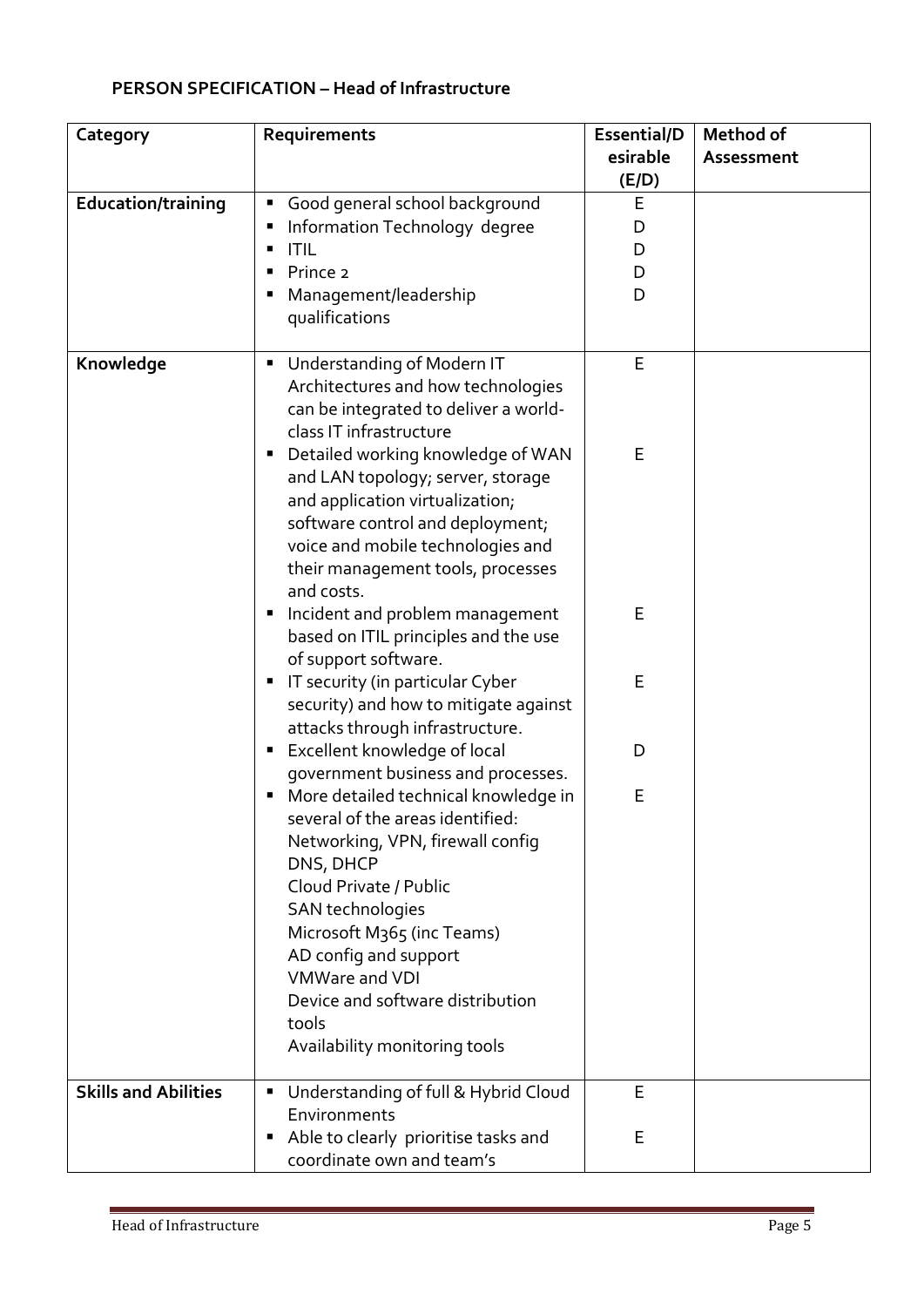|                             | workloads in customer facing support                                      |   |  |
|-----------------------------|---------------------------------------------------------------------------|---|--|
|                             | roles<br><b>Excellent trouble shooting and</b>                            | E |  |
|                             | faulting skills under pressure.                                           |   |  |
|                             | Sound project management ability                                          | E |  |
|                             | for complex ICT projects.                                                 |   |  |
|                             | Able to build productive and                                              | E |  |
|                             | collaborative relationships with key                                      |   |  |
|                             | customers and colleagues                                                  |   |  |
|                             | Able to analyse problems to root                                          | E |  |
|                             | cause and develop improvement                                             |   |  |
|                             | strategies and actions.                                                   |   |  |
|                             | Makes best use of available                                               | E |  |
|                             | information and resources to exercise<br>decision making responsibilities |   |  |
|                             | Communicates honestly, openly and                                         | Е |  |
|                             | clearly                                                                   |   |  |
|                             | Focuses on the system of work and                                         | E |  |
|                             | pays attention to measures and                                            |   |  |
|                             | deadlines                                                                 |   |  |
|                             |                                                                           |   |  |
| Successful                  | Leading and performance managing                                          | E |  |
| experience in               | an IT infrastructure team                                                 |   |  |
|                             | Managing and being part of complex<br>IT projects                         | E |  |
|                             | Developing and implementing an ICT                                        | E |  |
|                             | infrastructure for a business                                             |   |  |
|                             | Negotiating with suppliers and                                            | E |  |
|                             | managing contracts                                                        |   |  |
|                             | Deploying cloud solutions                                                 | E |  |
|                             | Deploying Microsoft cloud solutions                                       | D |  |
| <b>Special requirements</b> | A valid driving licence and own car<br>$\blacksquare$                     | E |  |
|                             | with business insurance are essential                                     |   |  |
|                             | (reasonable adjustments may be                                            |   |  |
|                             | possible according to the Equality                                        |   |  |
|                             | Act).<br>Due to the physical nature of IT                                 | E |  |
|                             | Infrastructure living within a one hour                                   |   |  |
|                             | commuting distance                                                        |   |  |

Strata is committed to providing access, aids, adaptations and alternatives wherever possible and reasonable adjustments to enable disabled people to fulfill the criteria for, and undertake the duties of its jobs.